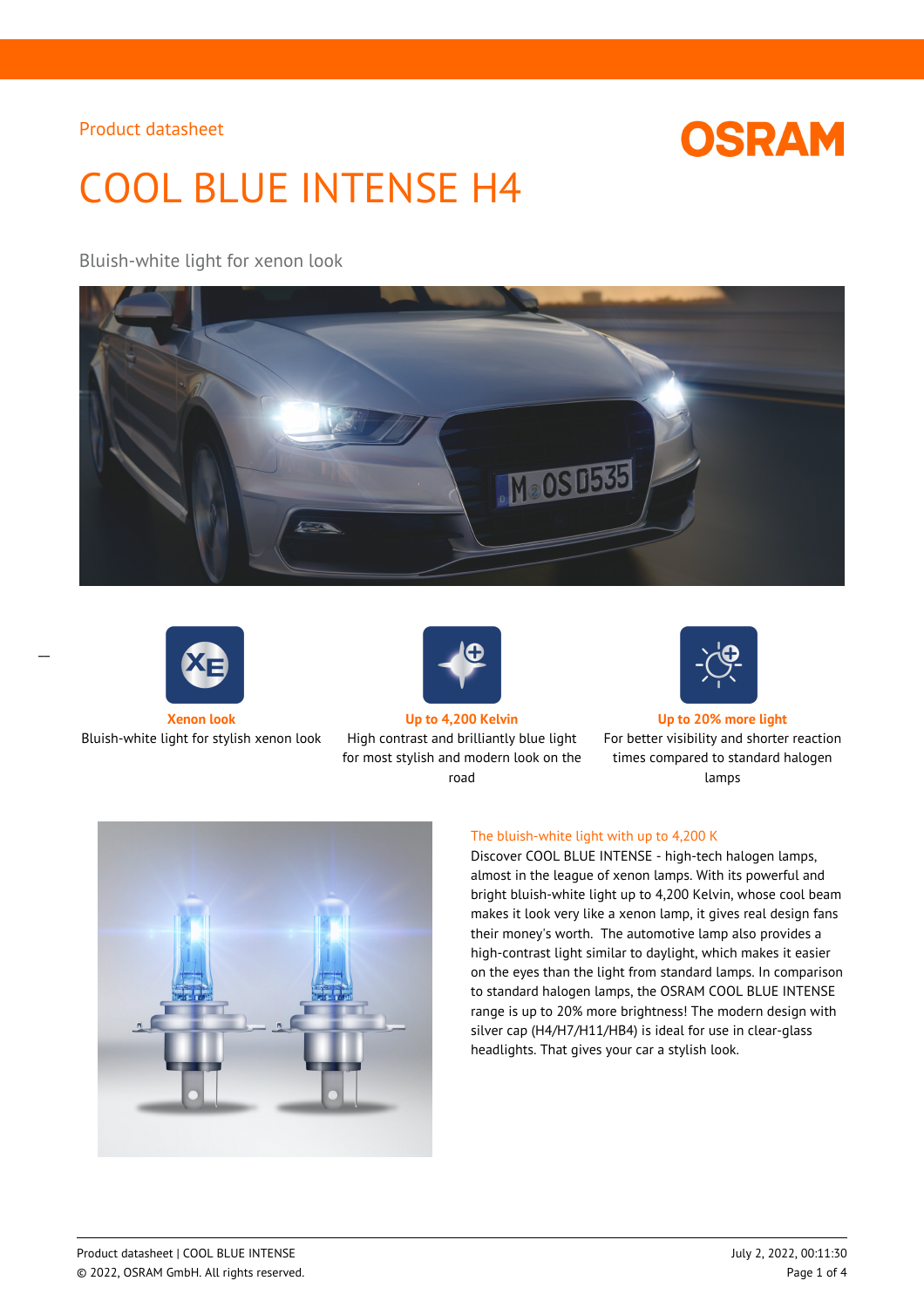### Technical data

## **Product information**

| Order reference                             | 64193CBI               |  |
|---------------------------------------------|------------------------|--|
| Application (Category and Product specific) | Halogen headlight lamp |  |

## **Electrical data**

| Power input            | $75/68 W^{1}$ |
|------------------------|---------------|
| <b>Nominal voltage</b> | 12.0 V        |
| Nominal wattage        | 60/55 W       |
| <b>Test voltage</b>    | 13.2 V        |

1) Maximum

### **Photometrical data**

| <b>Luminous flux</b>    | 1650/1000 lm |
|-------------------------|--------------|
| Luminous flux tolerance | ±12 / ±15 %  |
| Color temperature       | 4200 K       |

# **Dimensions & weight**



| <b>Diameter</b>       | $17.0$ mm |
|-----------------------|-----------|
| <b>Product weight</b> | 21.30q    |
| Length                | 82.0 mm   |

# **Lifespan**

| Lifespan B3 | 50 / 200 h <sup>1)</sup> |
|-------------|--------------------------|
| Lifespan Tc | 100 / 400 h $^{1}$       |

1) Filament 1 / Filament 2

## **Additional product data**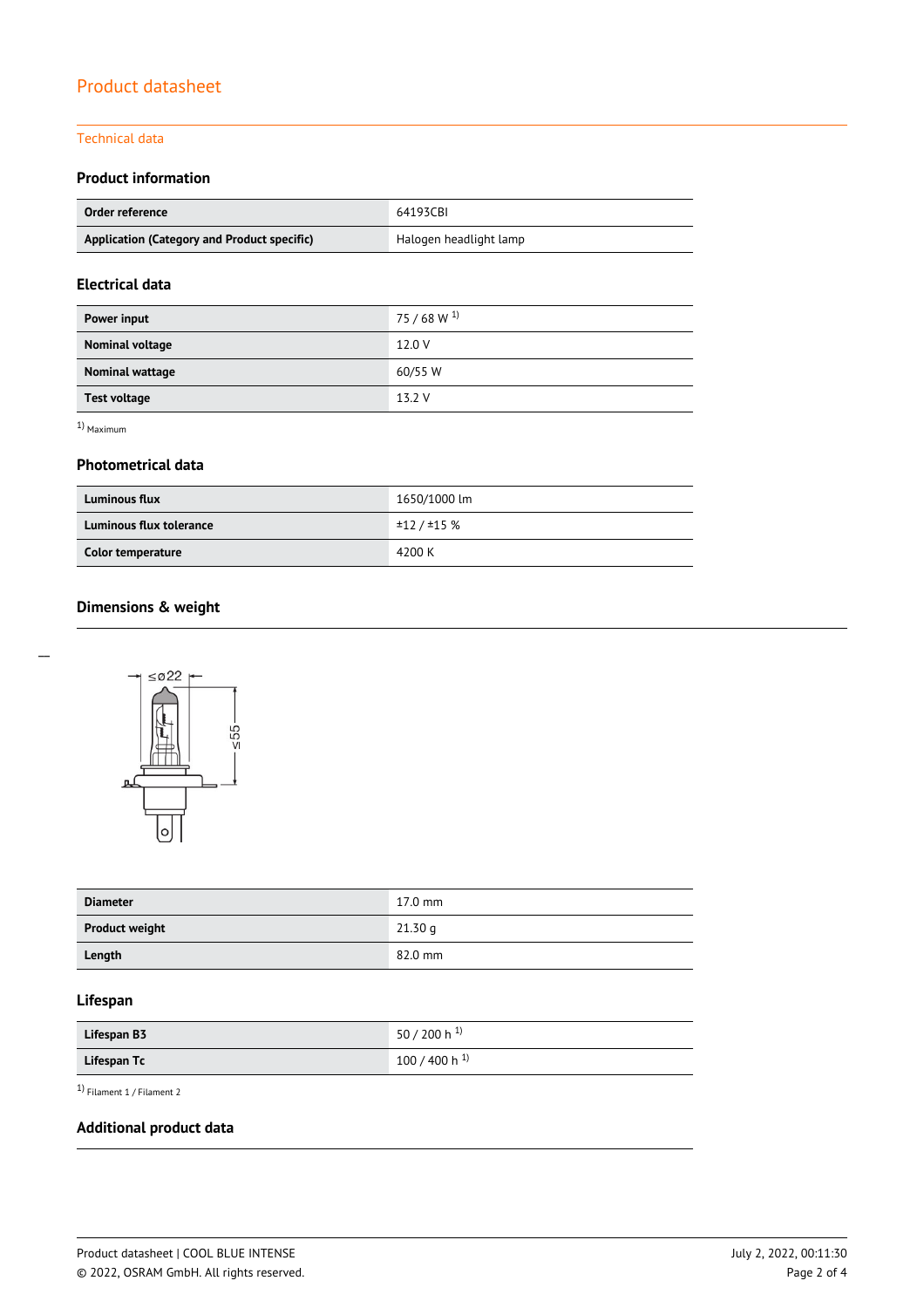| <b>Base (standard designation)</b>      | P43t           |  |
|-----------------------------------------|----------------|--|
|                                         |                |  |
| <b>Capabilities</b>                     |                |  |
| <b>Technology</b>                       | <b>HAL</b>     |  |
| <b>Certificates &amp; standards</b>     |                |  |
| <b>ECE category</b>                     | H <sub>4</sub> |  |
| <b>Country specific categorizations</b> |                |  |
| Order reference                         | 64193CBI       |  |
| <b>Environmental information</b>        |                |  |

## **Information according Art. 33 of EU Regulation (EC) 1907/2006 (REACh)**

| Date of Declaration               | 19-01-2022                                                                                                                                                                                              |
|-----------------------------------|---------------------------------------------------------------------------------------------------------------------------------------------------------------------------------------------------------|
| <b>Primary Article Identifier</b> | 4008321650733   4008321650894   4008321651327<br>4008321651280   4008321651303  <br>4008321660343   4052899410718   4052899410817<br>  4052899410794   4052899413061  <br>4052899413108   4052899413122 |
| Candidate List Substance 1        | No declarable substances contained                                                                                                                                                                      |
| Declaration No. in SCIP database  | In work                                                                                                                                                                                                 |

### Logistical Data

 $\overline{a}$ 

| <b>Product code</b> | <b>Product description</b>                 | Packaging unit<br>(Pieces/Unit) | <b>Dimensions (length</b><br>x width x height) | <b>Volume</b>          | <b>Gross weight</b> |
|---------------------|--------------------------------------------|---------------------------------|------------------------------------------------|------------------------|---------------------|
| 4008321650733       | <b>COOL BLUE INTENSE</b><br>H4             | Hard Cover Box<br>2             | 115 mm $\times$ 47 mm $\times$<br>95 mm        | $0.51$ dm <sup>3</sup> | 127.00q             |
| 4062172058698       | COOL BLUE INTENSE<br>H <sub>4</sub>        | Shipping carton box<br>10       | 268 mm x 126 mm x<br>125 mm                    | 4.22 $\rm{dm^{3}}$     | 808.00 g            |
| 4008321650894       | <b>COOL BLUE INTENSE</b><br>H <sub>4</sub> | Folding carton box              | 47 mm $\times$ 47 mm $\times$<br>71 mm         | $0.16$ dm <sup>3</sup> | 29.00q              |
| 4008321650900       | <b>COOL BLUE INTENSE</b><br>H4             | Bundle<br>10                    | 94 mm x 71 mm x<br>240 mm                      | $1.60 \text{ dm}^3$    | 284.00 g            |
| 4008321650917       | <b>COOL BLUE INTENSE</b><br>H <sub>4</sub> | Shipping carton box<br>100      | 485 mm x 160 mm x<br>250 mm                    | 19.40 $\rm{dm^3}$      | 3127.00 g           |
| 4008321651280       | <b>COOL BLUE INTENSE</b><br>H <sub>4</sub> | <b>Blister</b>                  | 135 mm $\times$ 95 mm $\times$<br>51 mm        | $0.65$ dm <sup>3</sup> | 32.00 q             |
| 4008321651297       | <b>COOL BLUE INTENSE</b><br>H4             | Shipping carton box<br>10       | 335 mm x 145 mm x<br>116 mm                    | 5.63 dm <sup>3</sup>   | 466.00 $q$          |

The mentioned product code describes the smallest quantity unit which can be ordered. One shipping unit can contain one or more single products. When placing an order, for the quantity please enter single or multiples of a shipping unit.